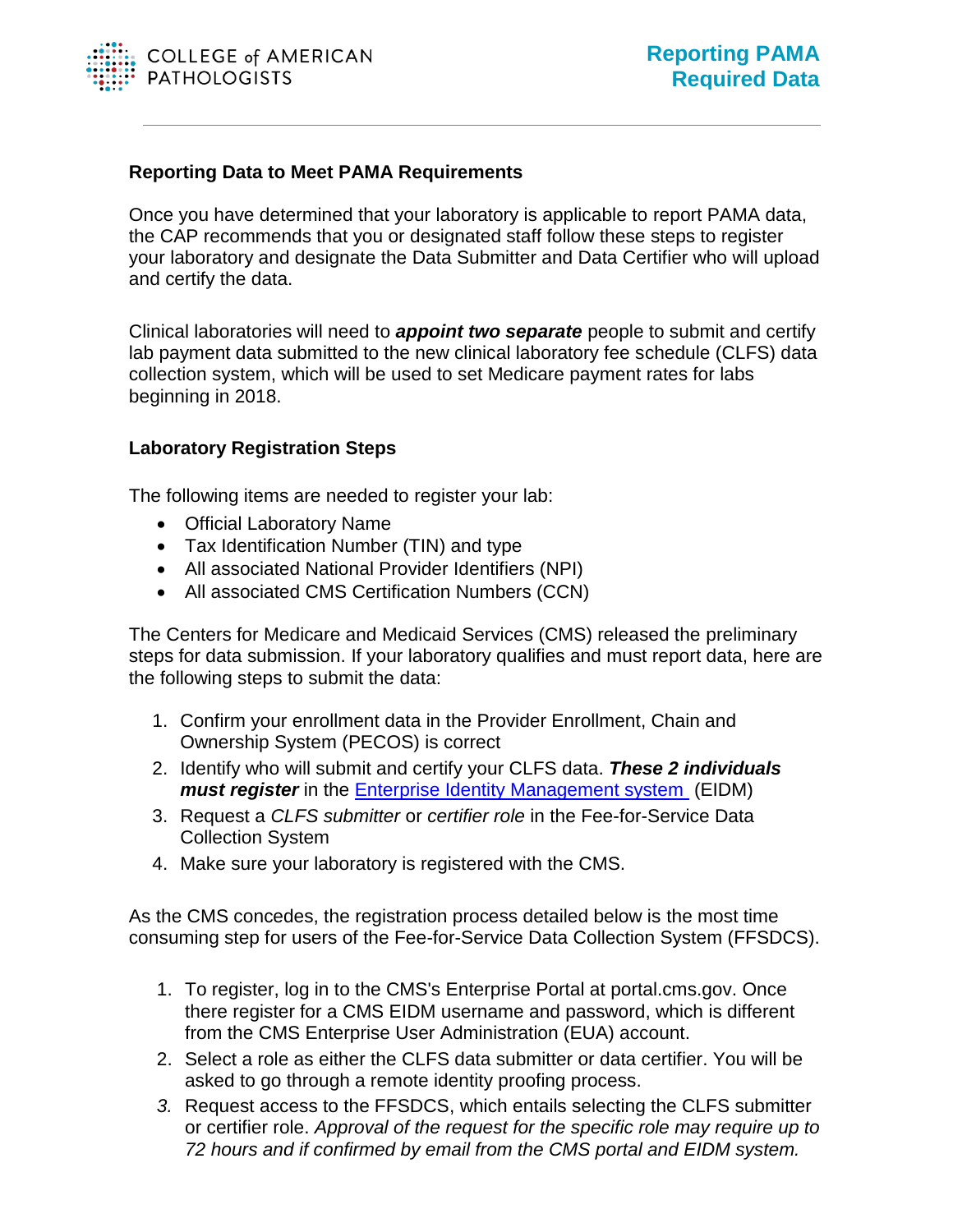- 4. Once your registration is approved, you will be asked to register a "multifactor authentication token device", or code, a one-time user-only password that is granted to establish the relationship between the CMS, the CLFS submitter, and certifier. The "device" or code is valid for one week, and is to be shared by the CLFS submitter with the CLFS certifier to complete certifier registration.
- 5. You will go through a secondary registration process to supply your laboratory name, your reporting tax identification number, any NPIs associated with this tax ID number, and any CMS certification numbers.
- 6. This information will be submitted to the PECOS repository for validation.

## **Role for the Data Submitter**

Important items to remember for the Data Submitter:

- The name of Submitter will be verified against the CMS PECOS by the reporting TIN.
- Your registration may require manual validation if the name verification fails.
- Make sure PECOS is updated prior to EIDM registration
- Generate and share the one time password (OTP) with your certifier

Once the submitter has completed registration, the submitter will select one of two options for submitting data: file upload or manual entry.

To use the file upload method, submitters will need to download a CSV [file data](https://www.cms.gov/Medicare/Medicare-Fee-for-Service-Payment/ClinicalLabFeeSched/PAMA-Regulations.html)  [template](https://www.cms.gov/Medicare/Medicare-Fee-for-Service-Payment/ClinicalLabFeeSched/PAMA-Regulations.html) from the PAMA webpage. *This is the best option for laboratories submitting a large amount of data.* However, if you have a small amount of data to submit, the better option is likely manual entry.

For each test the submitter will need to fill in the HCPCS code, the payment rate, volume and NPI. If an applicable laboratory has more than one payment rate for the same private payer for the same tests or more than one payment rate for different payers for the same tests, the reporting entity will report each such payment rate and volume for the tests. The system will accept duplicate HCPCS codes within your submission.

Next, the submitter will upload the data. The system will accept the submitter's file, pass it through validation rules largely to verify formatting such as appropriate number of digits and decimal point placement, and give the results of the submission. If any rows do not pass the validation rules, the submitter will be notified. The data will not be saved until all rows have passed validation.